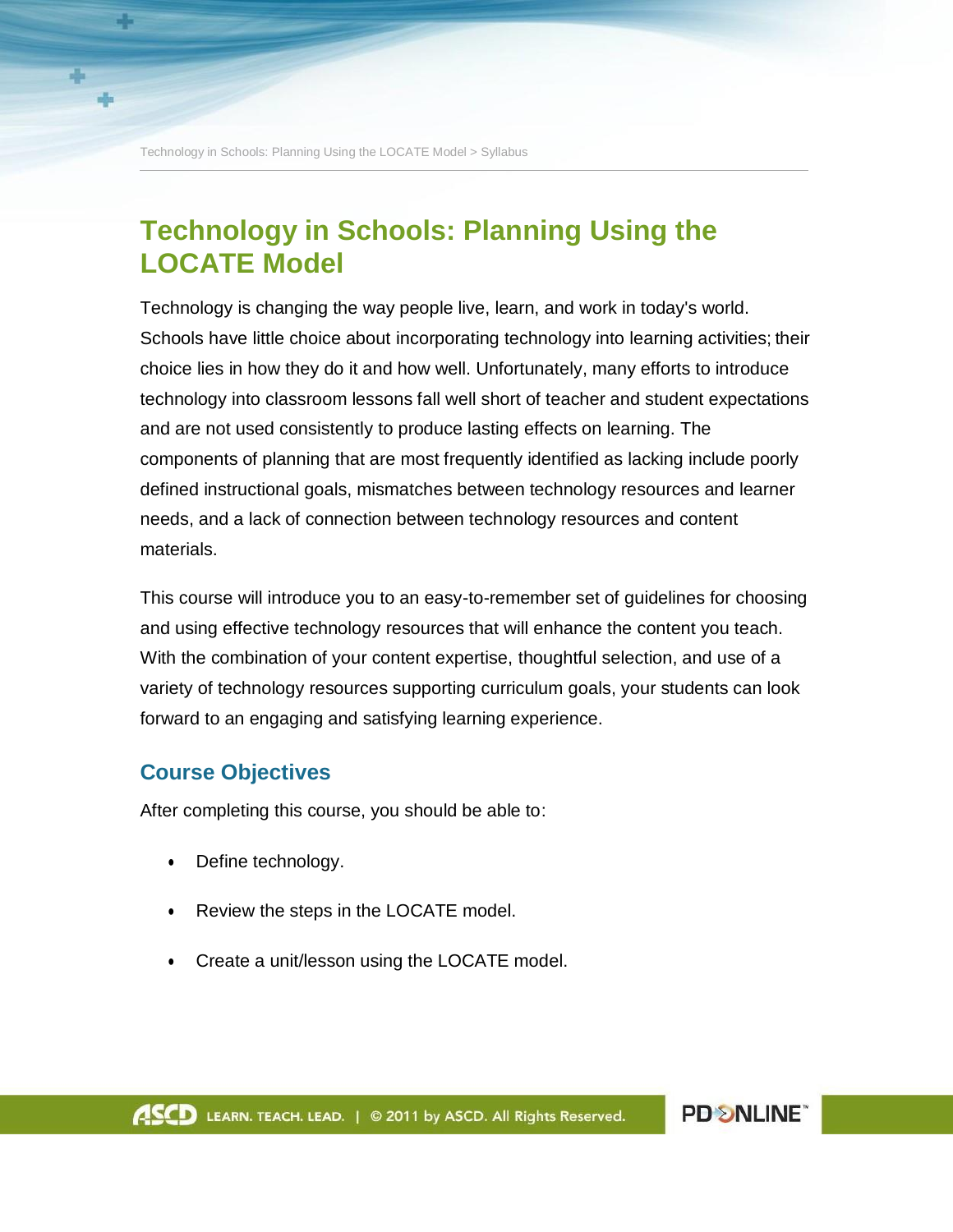Technology in Schools: Planning Using the LOCATE Model > Syllabus

## **Course Syllabus**

m

C)

dje

| <b>Module 1</b> | <b>Technology Planning Made Easy</b>        |
|-----------------|---------------------------------------------|
|                 | Module Welcome<br>$\bullet$                 |
|                 | Access<br>$\bullet$                         |
|                 | The Right Tools<br>$\bullet$                |
|                 | The LOCATE Model<br>$\bullet$               |
|                 | <b>Post-Module Reflection</b><br>$\bullet$  |
| <b>Module 2</b> | <b>Looking at Your Learners</b>             |
|                 | Module Welcome<br>$\bullet$                 |
|                 | You Have to Know Your Students<br>$\bullet$ |
|                 | <b>Post-Module Reflection</b><br>$\bullet$  |
|                 |                                             |
| <b>Module 3</b> | <b>Defining the Outcomes</b>                |
|                 | Module Welcome<br>$\bullet$                 |
|                 | Objectives<br>$\bullet$                     |
|                 | Using Technology<br>$\bullet$               |
|                 | <b>Post-Module Reflection</b><br>$\bullet$  |
| <b>Module 4</b> | <b>Comparing Technologies</b>               |
|                 | Module Welcome<br>$\bullet$                 |
|                 | <b>Comparing Technologies</b><br>$\bullet$  |
|                 | The Technology Shopping List<br>$\bullet$   |
|                 | <b>Post-Module Reflection</b><br>$\bullet$  |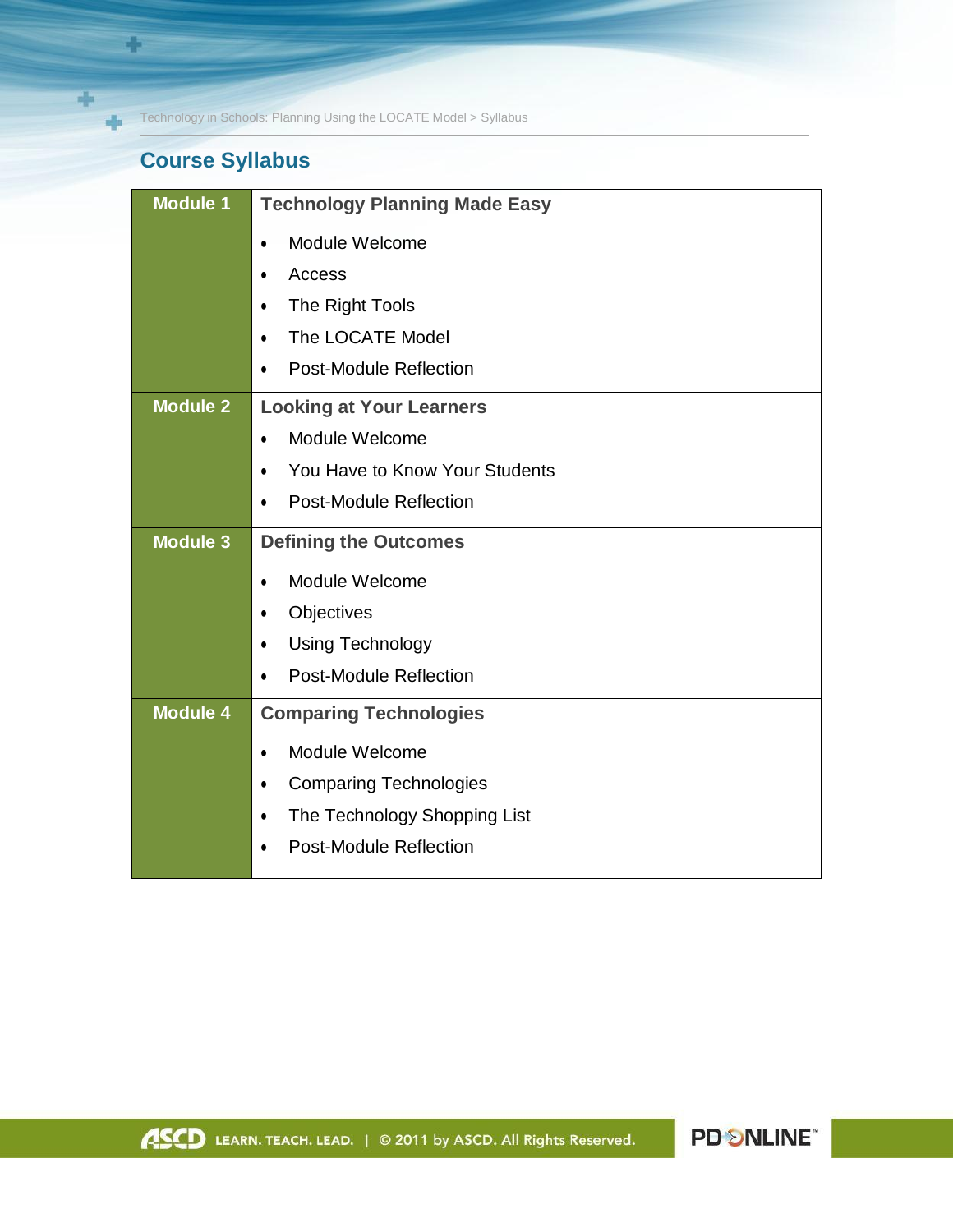Technology in Schools: Planning Using the LOCATE Model > Syllabus

m

÷

dje

| <b>Module 5</b> | <b>Assembling and Trying It Out</b>                        |
|-----------------|------------------------------------------------------------|
|                 | Module Welcome<br>$\bullet$                                |
|                 | Assembly<br>$\bullet$                                      |
|                 | Trial<br>$\bullet$                                         |
|                 | Asking Students for Help<br>$\bullet$                      |
|                 | Post-Module Reflection<br>$\bullet$                        |
| <b>Module 6</b> | <b>The Evaluation Phase</b>                                |
|                 | Module Welcome<br>$\bullet$                                |
|                 | Evaluation<br>$\bullet$                                    |
|                 | Trying It Again<br>$\bullet$                               |
|                 | Video: Evaluating Technology in the Classroom<br>$\bullet$ |
|                 | Post-Module Reflection<br>$\bullet$                        |